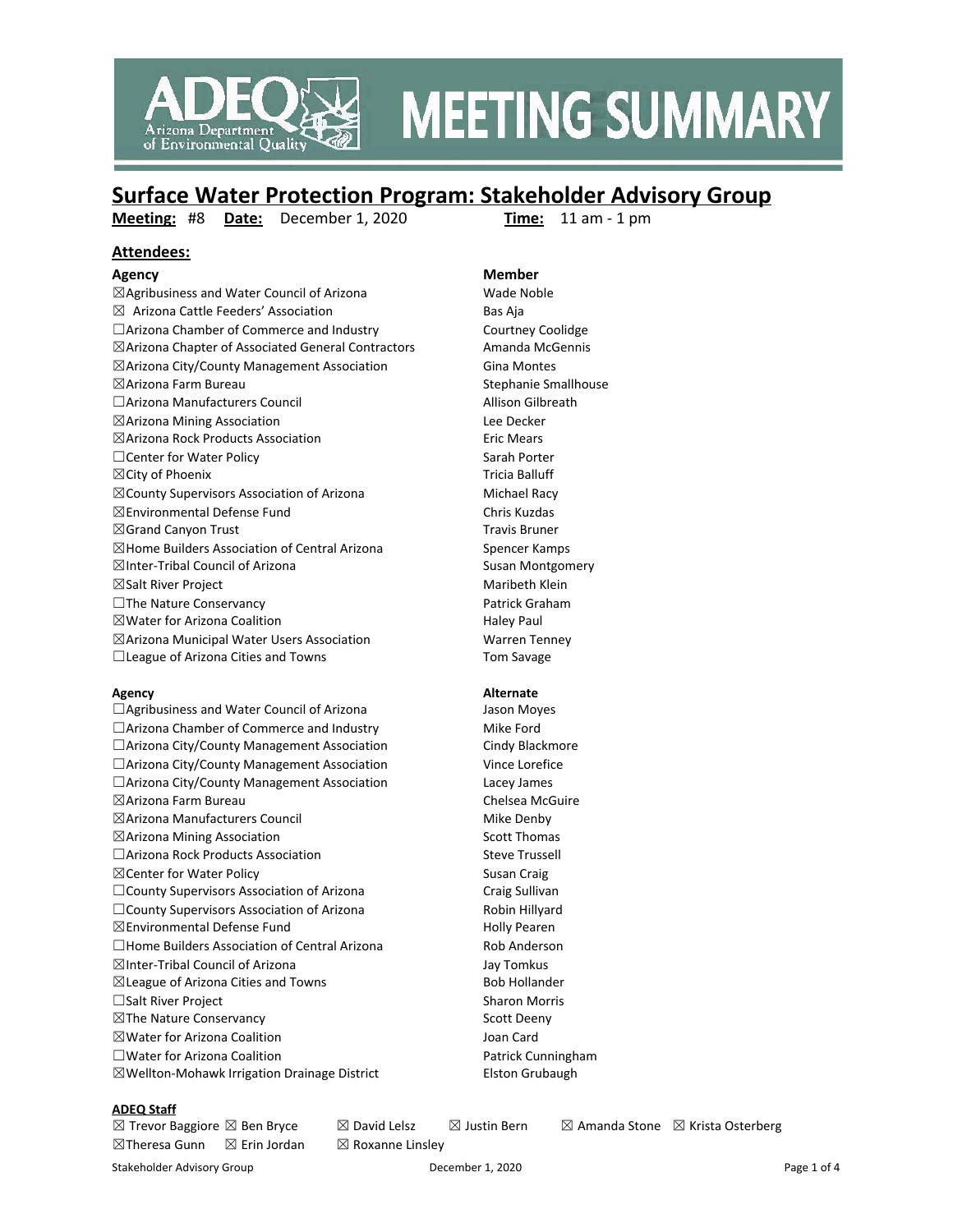#### **Roll Call and Review Agenda**

Trevor Baggiore, Director ADEQ Water Quality Division, welcomed attendees and David Lelsz, ADEQ Program Manager of the Surface Water Protection Program, conducted roll call of the members.

#### **Updates to the Proposed Framework and Draft Legislation**

Ben Bryce, ADEQ Legal Specialist, reviewed the major elements of the framework and the corresponding language in the draft legislation document. The following is a summary of the common themes derived from the SAG members' comments, suggestions and questions.

**Ephemerals as a "Shall Not" or "May" water:** The group was divided on which tier ephemerals should be included. Supporters of the "May" list felt it provided an opportunity to add an individual ephemeral if the benefit of doing so outweighed the costs. Also, there is water in the ephemerals at times which would carry any pollutants to protected waters. Those who wanted ephemerals in the "Shall Not" tier stated the purpose of the state program is to protect wet water and stated you can't apply water quality standards and TMDLs if there is no water in the wash.

**Listing of additional waters:** Members asked questions about the nomination criteria and how ADEQ would determine if a benefit outweighed the cost when considering adding a water to the list. A concern was raised that the nomination process seems to be very open and may result in the agency being overwhelmed with requests for adding water to the list.

**Waters on the initial list:** A question was asked why major drainages upstream of the 8 major rivers were not included (ie Big Chino Wash.) A concern was raised about the difficulty in correlating the waters in Section 20 of the draft legislation with the current Appendix B table. A member asked if the waters on the list were verified by site visit. Members were encouraged to provide additional information if they wish to have a water body removed from the list prior to legislative approval.

**Ephemeral water confusion:** Members asked for clarification about discharges to an ephemeral which may reach a protected water. There was also confusion regarding the wording of the ephemeral stretches of the 8 major rivers. Some perceive it to mean all ephemerals which connect to the major rivers would be included. **The ADEQ proposal is that the entire length of the main stem of the 8 major rivers will be included on the protected waters list, including any ephemeral main stem reach of the** these rivers. Any ephemeral washes that are not part of the main stem of the river would not be **included. Those 8 major rivers are;**

- Bill Williams River
- Colorado River
- Gila River
- Little Colorado River
- **Salt River**
- San Pedro River
- Santa Cruz River
- Verde River

**NOTE**: Not all of these rivers have ephemeral portions. This proposal is designed to protect them regardless of how these rivers might flow in the future. Even the Colorado runs dry before reaching the ocean. This proposal ensures that Arizona's major rivers are protected now and in the future.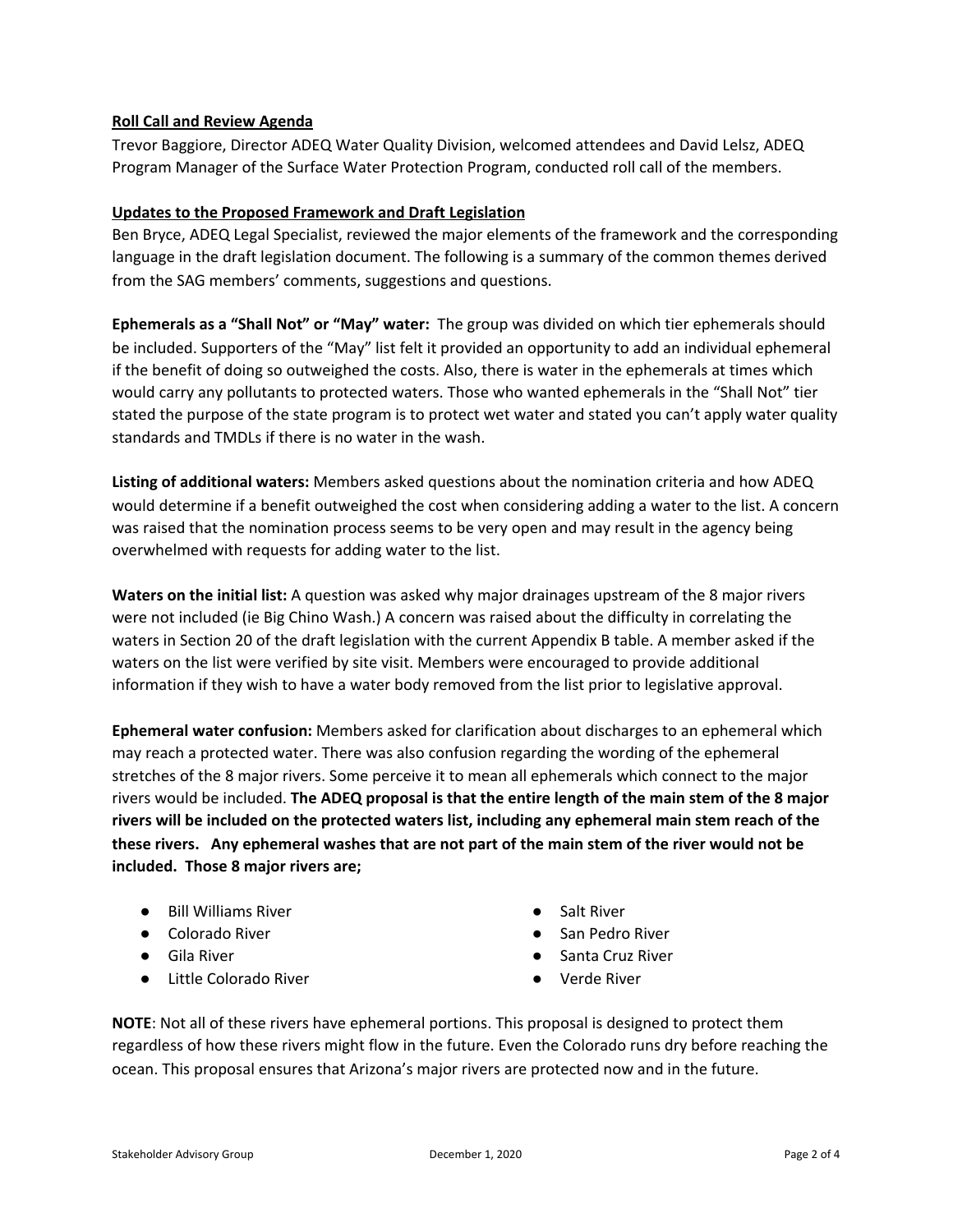**Treatment of Effluent Dependent Waters (EDW) in legislation:** EDW is not being treated as a flow regime. EDW status is not determinative. Rather, an EDW will need to be examined to see into which category of waters (shall list, may list, or shall not list) that it falls. Some indicated that there could be system design and permitting issues if a discharge creates a perennial stream which would change the level of protection required after a facility is built.

**Draft map of protected waters:** Members asked if the water bodies on the map could be martched to the names that appear in Appendix B and if this information could be added to the flow regime map online. A request was made to have the updated map by December 8 if possible.

**CAP canals and canals which are a drinking water source:** A member asked if the criteria of being a drinking water source was used to determine which canals should be listed, why are not the CAP canals listed. These canals provide a greater percentage of drinking water than the listed canals. Consider using language in Appendix B regarding the transport of the supply of water. **The Central Arizona Project canals have never been regulated under the Clean Water Act.**

**Applicability of existing standards and TMDLs:** A member opined that some of the existing standards incorporate elements of the CWA that he believed should not be included. Specifically, the anti degradation and Outstanding Arizona Waters elements of current standards. Another asked how TMDLs could be enforced for waters that are not WOTUS or protected under this proposal. Staff responded that TMDL authority under this proposal is limited to WOTUS and waters protected under this proposal.

## **Suggestions for changes to legislation document:**

One member suggested two specific changes to the proposal. Specifically,

- Section 4 (2) should be before 49-222 to prevent implication of state waters being regulated by that section.
- TMDL add language which protects normal farming and ranching activities

## **SAG Input on Protecting Surface Water from Dredge and Fill Activities**

Trevor asked how the quality of surface water should be protected from dredging and filling activities. The following is a summary of the input received.

- There is a concern about the potential of fill material affecting water quality but should not require a permit. Best management practices could be adopted by rule using similar conditions as the agency currently uses for 401 certifications.
- Best approach would be BMPs or a general permit without mirroring the 404 program.
- BMPs may work in some cases but would not prevent or reduce the water quality impact if someone bulldozed a creek bottom without a permit. May need some prohibitions to limit excavation. (This was a new thought and several members stated they would think more about this implication.)
- BMPs similar to what is required under the stormwater program for construction sites